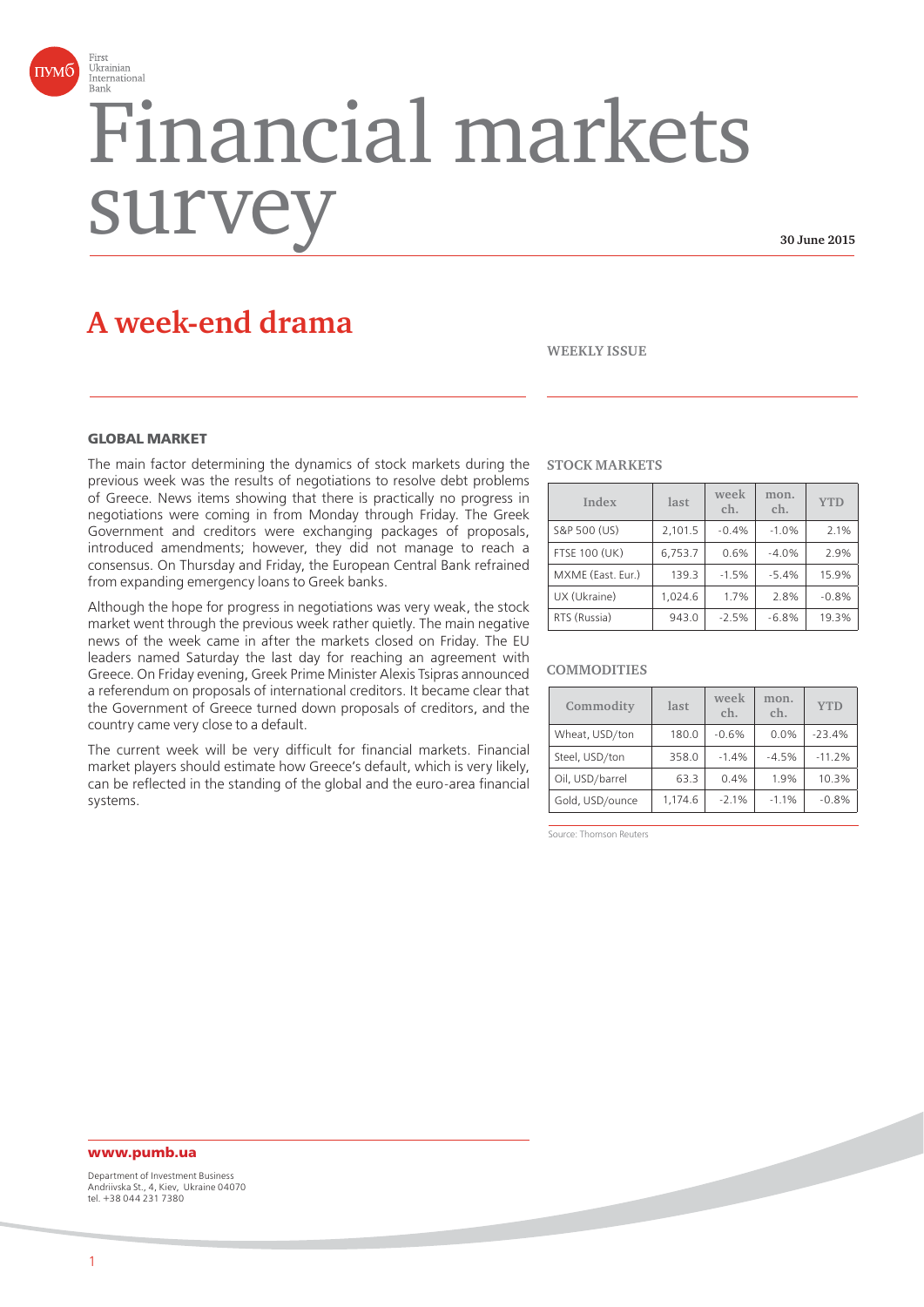

## **Wages**

According to information of the State Statistics Service, real wages in Ukraine shrank 27.6% in real terms in May 2015 compared to May 2014. Over January-May 2015, real wages dropped 23.5% year-on-year.

The main reasons for real wages to shrink were record-high inflation and the recession of the country's economy.

In May 2015, the average monthly wage of full-time employees totaled UAH 4,042, which is 17.8% above the same indicator registered in May 2014. The lowest wages were registered in Chernivtsi, Ternopil and Kherson oblasts. The highest wages were observed in the city of Kyiv, Donetsk and Dnipropetrovsk oblasts.

#### **BOND MARKET**

Last week, after an almost three-months' break, the Ministry of Finance resumed tenders to place internal government bonds. On 23 June, the Ministry of Finance managed to raise USD 140.0 million (an equivalent of UAH 3.0 billion) to the State Budget of Ukraine by way of selling internal government bonds denominated in US dollars and maturing in one year.

Six bids were submitted for participation in this tender, and three of them were satisfied. The weighted average yielding rate for the abovementioned bonds reached 8.66% per annum.

The renewal of tenders for primary placement of internal government bonds demonstrates gradual normalization of the situation on the financial market of the country, in particular, an increase in the volume of free liquidity.

#### **NBU OPERATIONS**

Last week, the National Bank allocated a refinancing loan to one bank for the total of UAH 77.5 million for 89 days. The refinancing rate equaled 30.0% per annum. During the previous week, the National Bank did not provide overnight loans to banks.

Last week, the National Bank of Ukraine managed to raise UAH 49.8 billion against UAH 50.9 billion raised a week earlier by way of placing certificates of deposit. At that, the NBU placed overnight certificates of deposit for the total of UAH 32.1 billion over the previous week.

During the previous week, the overall level of the banking system liquidity grew record-high since the beginning of the current year. Growth was fostered by an increase in the volume of deposit certificates in circulation.

#### **STOCK MARKET**

Last week, the Ukrainian stock market partially restored the positions it lost. In the course of the previous week, the Ukrainian Exchange (UX) Index grew 1.7% and closed at 1,024.62 points on Friday, 26 June.

Last week was relatively quiet from the viewpoint of the political and military situation in the country. This is why, investors used the opportunity to stabilize the UX Index above 1,020 points.

#### **Ukraine**

#### **30 June 2015**

#### **LATEST MACROECONOMIC DATA**

| Indicator                                    | Value   |
|----------------------------------------------|---------|
| Change in real wages in May 2015, % year-on- | $-27.6$ |
| vear                                         |         |

Source: the State Statistics Service

#### **THE RESULTS OF PLACING INTERNAL GOVERNMENT BONDS**

| Date of<br>place-<br>ment | Type of<br>bonds                     | Weight.<br>av. rate | Submit./<br>satisfied<br>bids | Funds<br>raised,<br>USD <sub>mil</sub><br>lions |
|---------------------------|--------------------------------------|---------------------|-------------------------------|-------------------------------------------------|
| 23 June                   | 364 days,<br>denom. in<br>US dollars | 8.66%               | 6/3                           | 140.0                                           |

Source: the Ministry of Finance of Ukraine

#### **BANKING SYSTEM LIQUIDITY**



#### **THE UX INDEX**



Source: Thomson Reuters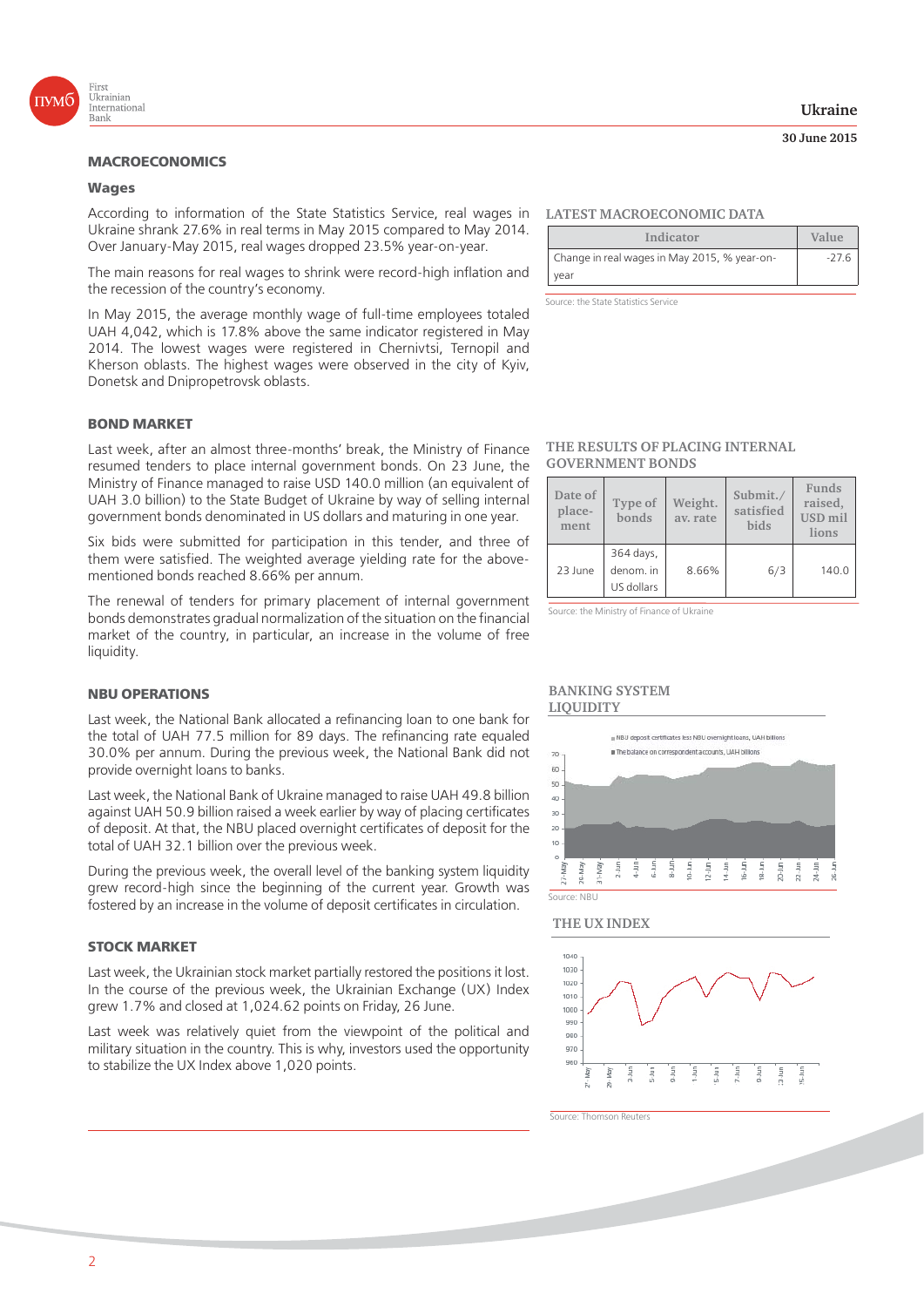

#### **Ukraine**

#### **30 June 2015**

Last week was quiet for the foreign exchange market of Ukraine. In the course of the previous week, the hryvnia exchange rate against the US dollar appreciated slightly. On Monday, 22 June, the exchange rate started from UAH 21.75-21.85/USD. The exchange rate appreciated gradually in the course of the three subsequent days and was registered at UAH 21.00- 21-01/USD by the end of the previous week.

The maximum foreign exchange sales volumes were registered on Friday, 26 June: USD 296.7 million (in equivalent), while sales of the American currency alone totaled USD 212.0 million.

#### **INTERBANK LENDING MARKET**

Last week, the cost of overnight loans on the interbank lending market did not change and stood at 20-23% per annum. At the same time, the cost of weekly and monthly resources went down to 19-21% per annum. The higher cost of overnight loans compared to the cost of longer-term resources points to the imperfection of the Ukrainian market, which is the result of small volumes and relatively low liquidity.

For the most part of the previous week, the balance on correspondent accounts stood around UAH 23 billion. As of Friday morning, 26 June, the balance on correspondent accounts totaled UAH 23.3 billion.

#### **EXCHANGE RATE (UAH/USD)**



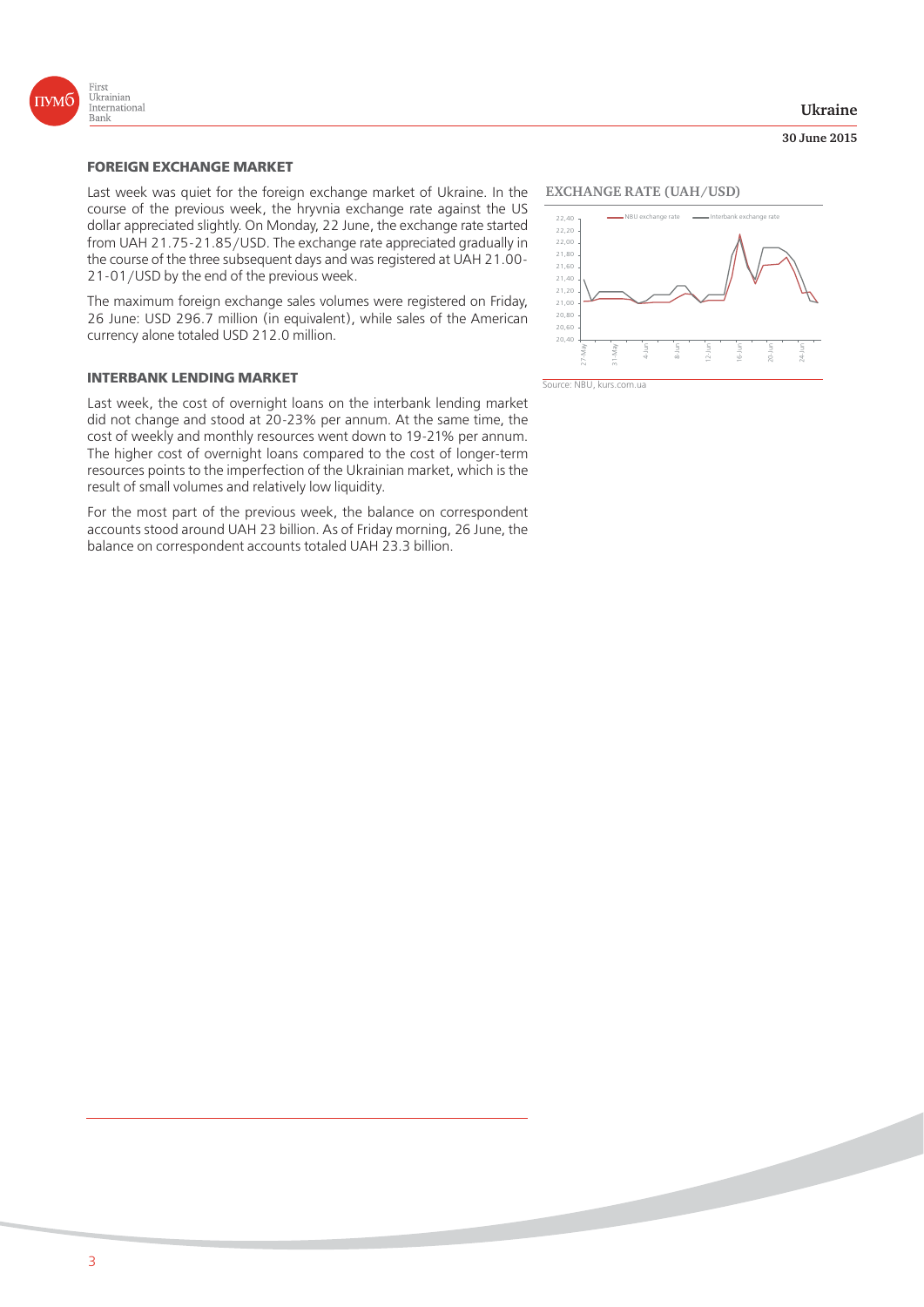

### **Ukraine**

**30 June 2015**

## **UKRAINE'S MACROECONOMIC INDICATORS**

| Indicator                                                               | 2014    | 2015                      |
|-------------------------------------------------------------------------|---------|---------------------------|
| GDP, %                                                                  | $-6.8$  |                           |
| Industrial output, %                                                    | $-10.7$ | $-20.7$<br>(May)          |
| Consumer price growth,<br>% year-on-year                                | 24.9    | 58.4<br>(May)             |
| Producer price growth, %<br>year-on-year                                | 31.8    | 42.0<br>(May)             |
| Balance of trade, USD<br>billions                                       | $-5.4$  | $-0.5$<br>(January-April) |
| Official exchange rate,<br>annual average, UAH/<br><b>USD</b>           | 11.89   |                           |
| Weighted average interbank<br>exchange rate, annual average,<br>UAH/USD | 11.97   | 21.31<br>(January-May)    |
| Weighted average interbank<br>exchange rate, by year end,<br>UAH/USD    | 15.79   | 21.09<br>(end of May)     |
| Banking system assets, % of gr<br>owth                                  | 3.0     | $-4.2$<br>(January-May)   |

Source: the State Statistics Service, NBU